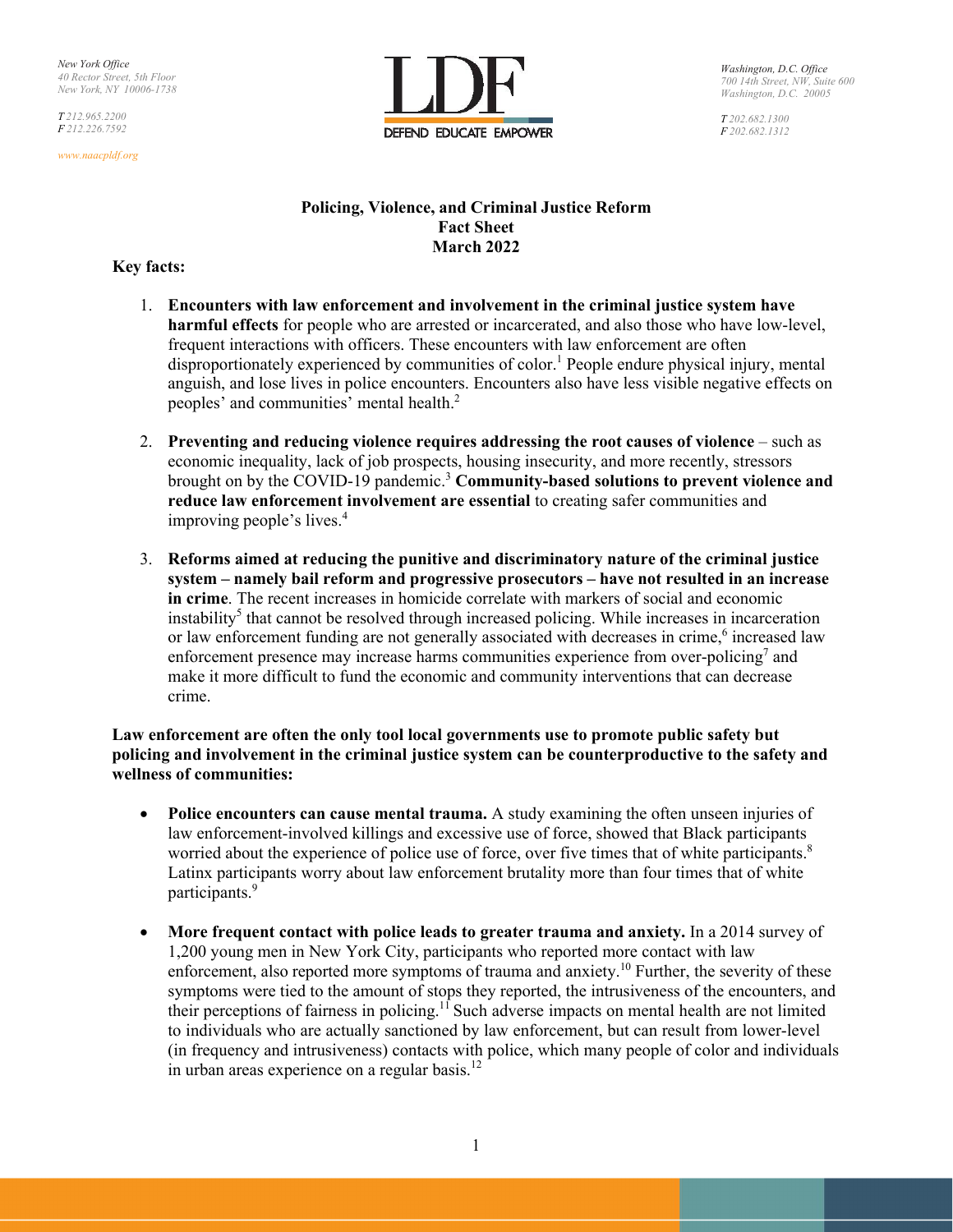*T 212.965.2200 F 212.226.7592*





*T 202.682.1300 F 202.682.1312*

- **Police encounters pose a substantial risk of physical harm to young Black men**. In direct terms, law enforcement kill over 1,000 people per year, which is equivalent to 5% of all homicides.<sup>13</sup> It is estimated that of the people fatally shot by law enforcement, Black Americans are killed at a rate twice as high as white Americans,<sup>14</sup> and a 2019 report found that 1 in every 1,000 Black men between ages 20-35 can expect to be killed by law enforcement.<sup>15</sup>
- **Negative experiences with law enforcement have the potential to decrease trust in institutions more broadly and fray community ties.** As a result, community members may become less likely to engage with the healthcare system and other social services institutions, which can lead to untreated mental health issues and other conditions that can contribute to violence.<sup>16</sup>

**To reduce violence, strategies must address the root causes of violence. And community-based solutions effectively decrease violence without causing the long-term harms associated with policing and criminal justice involvement.** 

- **While increased police presence has limited or short-term impact on decreasing crime, "fixing the underlying condition" of crime "often has a substantial impact" on decreasing crime**. 17 Underlying conditions of violence generally include housing instability, lack of employment opportunities, and other threats to economic and social cohesion – things that by and large, law enforcement officers and agencies cannot fix.<sup>18</sup>
- **Higher pre-pandemic eviction rates are associated with increased violent crime occurring the COVID-19 pandemic.** For instance, cities with the highest average eviction rate preceding the pandemic had the highest increases in homicide during the pandemic. Likewise, cities with the lowest average eviction rate before the pandemic also had the lowest increases in homicides during the pandemic. $^{19}$
- **Income inequality is another reliable predictor of crime.<sup>20</sup> For example, cities with the highest** income inequality in 2019 had the highest increase in homicides during the pandemic.<sup>21</sup> Similarly, decreasing inequality by increasing government spending by \$10K per poor person is associated with a  $16\%$  decrease in the homicide rate.<sup>22</sup>
- **COVID-19 exacerbated pre-existing stressors in many communities such as income inequality and employment insecurity** – and newly created ones in the form of illness, loss of life, loss of community, and decreased person-to-person interactions. These stressors are reflected in homicide rates. For example, cities in counties with the highest year-to-date death rate from COVID-19 are also experiencing the highest increases in homicide during the pandemic.<sup>23</sup> Importantly, in Black and Latinx communities, which have been disproportionately impacted by the pandemic, the death rates were highest among working age populations. The death of these individuals not only causes emotional grief, but often leaves families more financially and socially unstable from the loss of a worker and primary caretaker, all of which can contribute to increased crime.<sup>24</sup>
- **Violence interruption programs constitute one of the most successful approaches to preventing violence.** Across many cities, studies have consistently found that these programs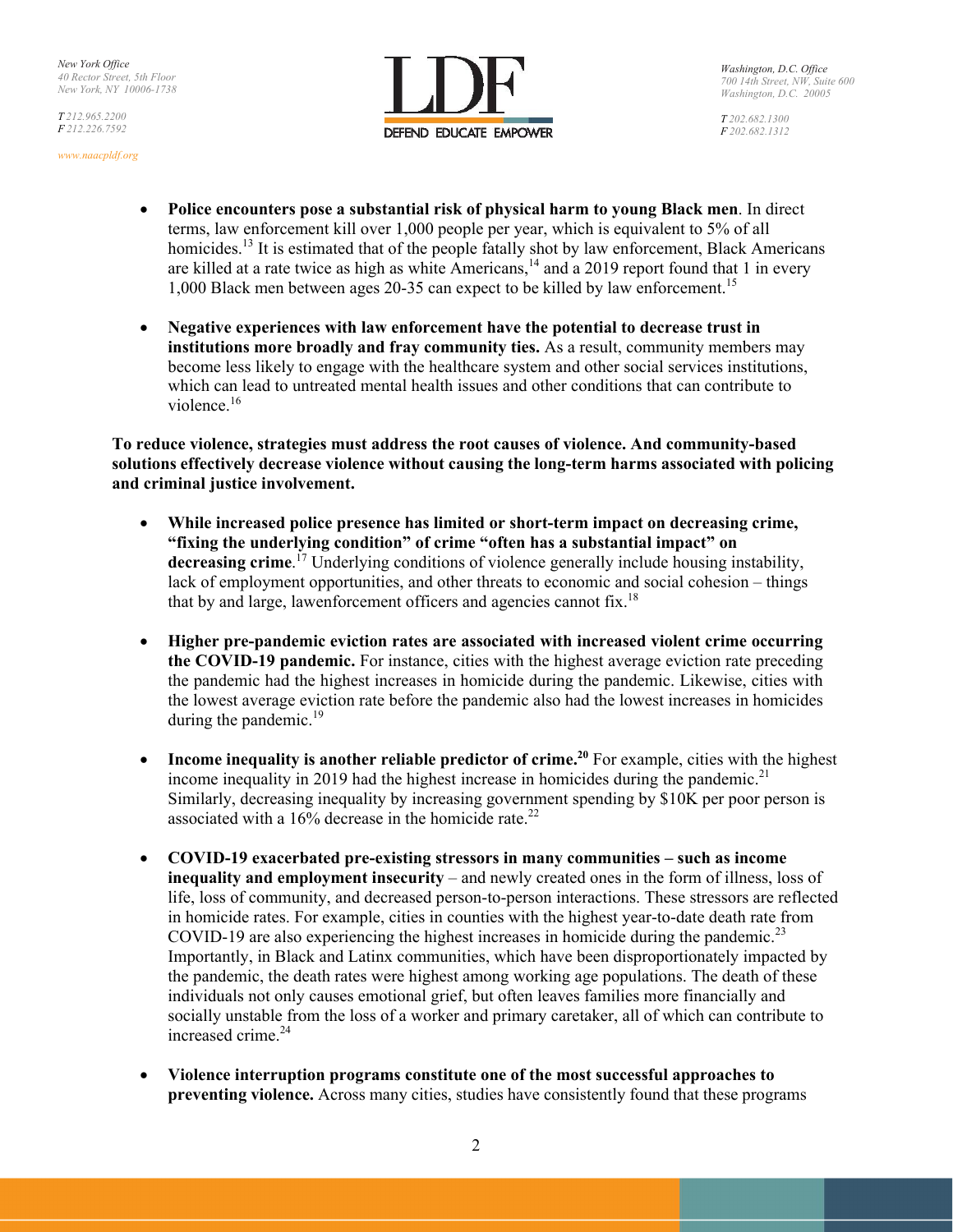*T 212.965.2200 F 212.226.7592*





*T 202.682.1300 F 202.682.1312*

lead to decreases in homicides, shootings, and other forms of violence.<sup>25</sup> They have also been credited with changing community norms, so that young people consider it less acceptable to use violence to resolve conflicts.<sup>26</sup> Further, there is evidence that they can be more effective than policing at reducing violence: in a 2015 evaluation of Safe Streets in Baltimore, researchers found that the program had a "stronger effect on shootings than law enforcement approaches."<sup>27</sup>

- **Another approach that reduces violence is increasing the presence of community-based non-profits.** Specifically, a study of 263 of the country's 300 largest cities found that adding 24 community nonprofits per 100,000 residents leads to a 29 percent decline in the murder rate, a 24 percent decline in the violent crime rate, and a 17 percent decline in the property crime rate.<sup>28</sup> Additionally, adding an additional 10 non-profits is likely to be more effective at reducing violence, at a lower cost, and without the risk of violence that the presence of law enforcement can bring.29
- **Public policy strategies that respect people's dignity and humanity, and provide support for basic necessities, are effective and improve outcomes.** For example, in King County, Washington, when unhoused people were given private hotel rooms to slow the spread of COVID-19, residents felt secure and safe; health, wellness, hygiene, sleep, and mental health of unhoused people improved; conflict within the community decreased dramatically, including 911 calls; and exit rates to permanent housing increased.<sup>30</sup>

**Increased funding for law enforcement does not lead to lower crime rates or total homicides. Recent criminal justice reforms to the cash bail system, or by progressive prosecutors, are not the cause of increases in crime.** 

- **•** There is little evidence that increased incarceration leads to decreased crime. Overall, data shows that the raw numbers of police have declined over the past five years, and therate of police officers per 1,000 residents has been dropping for two decades. At the same time, the violent crime rate has also dropped. $31$
- Many cities, including those that increased their law enforcement agency budgets saw increased homicides in recent years. For example, among 12 cities cited as hitting all-time records for homicides in  $2021$ ,<sup>32</sup> Albuquerque, Baton Rouge, Indianapolis, Louisville, Toledo, and Tucson all increased their spending on police over the past few years.<sup>33</sup>
	- o **The ten cities with the highest growth in homicides in 2021** (Las Vegas, Richmond, Winston-Salem, Louisville, Virginia Beach, Houston, Little Rock, Indianapolis, Aurora, and Lexington) **have traditional prosecutors, no bail reform, and spend an average of \$2.1 million annually in policing.** Yet, their average number of homicides increased by 35% increase in 2020 and an additional  $21\%$  in 2021.<sup>34</sup>
	- o According to the National Police Funding Database, Little Rock, AK had more than twice the number of law enforcement per 1,000 people as other similarly sized cities and Richmond had almost three times.<sup>35</sup> Despite such an overrepresentation of police, Richmond's 2021 homicides were 60% above the five-year pre-pandemic average and Little Rock's homicide increase was 73% above the five-year pre-pandemic average.<sup>36</sup>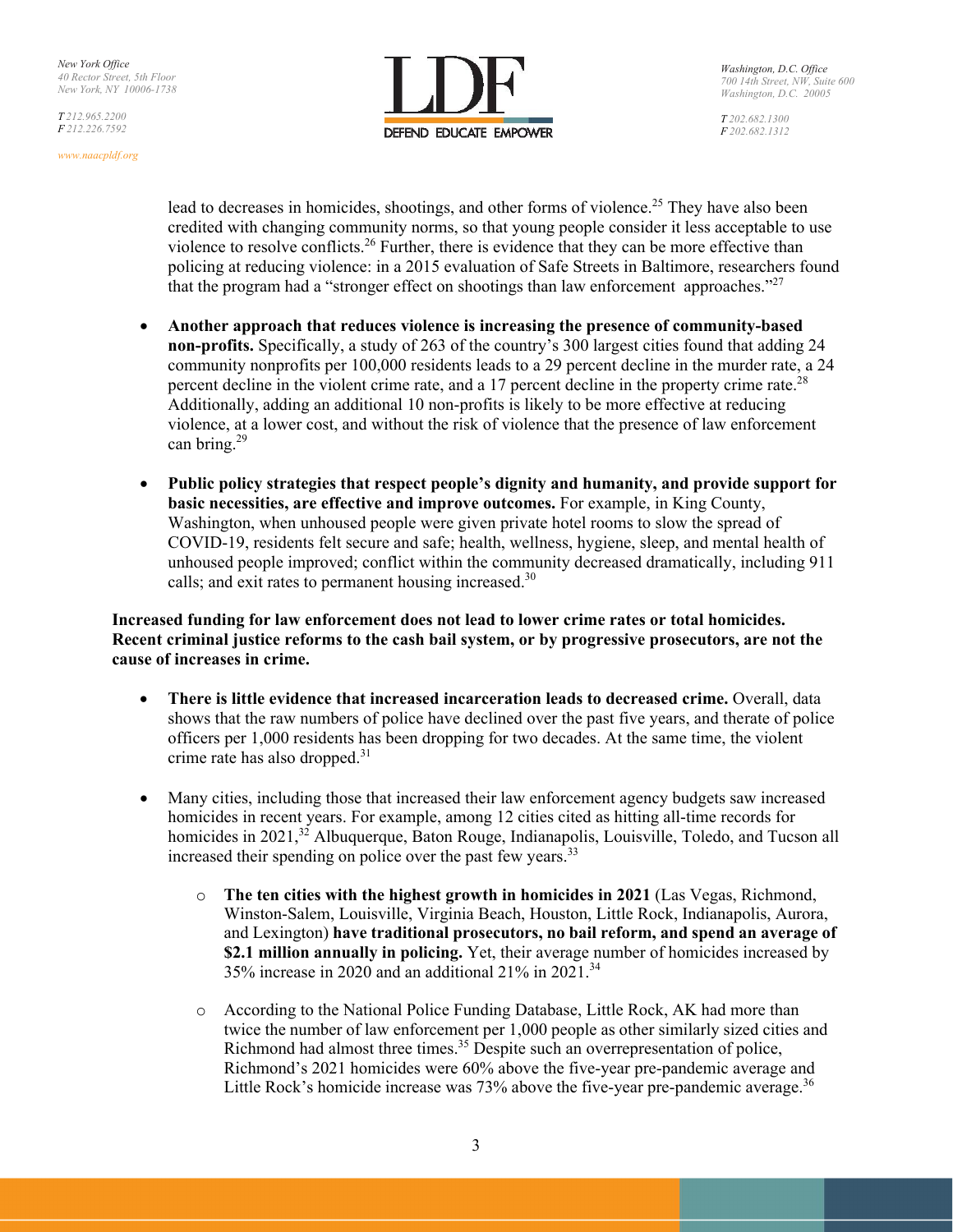*T 212.965.2200 F 212.226.7592*

*www.naacpldf.org*



*T 202.682.1300 F 202.682.1312*

- **Additionally, recent reforms to the bail system have not resulted in meaningfully different crime rates.** When comparing 2021 homicide rates to 5-year pre-pandemic averages, cities with bail reform have fared slightly better (47% increase versus 51% increase).<sup>37</sup> More broadly, studies that compare crime rates before and after implementing bail reform have shown no impact on crime rates or public safety as a result of bail reform.<sup>38</sup>
- **Similarly, changes in prosecuting approaches due to "progressive prosecutors" have also not resulted in meaningful differences compared to cities with more traditional prosecutors**  still at the helm.<sup>39</sup> Specifically, from 2020 to 2021, the difference in homicide increases between cities with or without a progressive prosecutor was only 2% (9% and 7%, respectively). When comparing 2021 to a 5-year pre-pandemic average, the difference was only 1% (50% and 49%, respectively).<sup>40</sup> On the whole, progressive prosecutors exist in similar numbers in cities with above average, average, and below average increases in homicide rates.<sup>41</sup>

https://www.ohchr.org/Documents/Issues/Racism/RES\_43\_1/NGOsAndOthers/naacp-legal-defense-andeducational-fund-inc.pdf; *see also* Stanford Open Policing Project Data Findings (Examining traffic stop rates, researchers found "[t]he data show that officers generally stop black drivers at higher rates than white drivers."), https://openpolicing.stanford.edu/findings/. 2

burglary in fully controlled models),

<sup>1</sup> *See Floyd, et al. v. City of New York, et al.*, 959 F. Supp. 2d 540, 589 (S.D.N.Y. 2013) ("… blacks are likely targeted for stops based on a lesser degree of objectively founded suspicion than whites"); *Davis v. City of New York*, 959 F. Supp. 2d 324, 361 (S.D.N.Y. 2013) (Plaintiffs' expert "found that the racial composition of NYCHA buildings is a better predictor of trespass enforcement disparities than any racially neutral policy-rationalizing variables, including crime, policing activity, vertical patrols, or socioeconomic conditions."); LDF Letter to UN High Commissioner for Human Rights re Implementation of Human Rights Council Resolution 43/1 (December 4, 2020) at 4-6 (where data is available, it demonstrates officers stop and search black people more frequently, and with less justification, than other groups), accessible at

Amanda Graham et al., *Race and Worrying About Police Brutality: The Hidden Injuries of Minority Status in America, Victims & Offenders*, 15:5, 549-573 (2020)<br><sup>3</sup> *See, e.g.*, Charles C. Branas et al., *Citywide cluster randomized trial to restore blighted vacant land and its effects* 

*on violence, crime, and fear* 2946 Jan. 26, 2018), ("Blighted and vacant urban land affects people's perceptions of safety, and their actual, physical safety. Restoration of this land can be an effective and scalable infrastructure intervention for gun violence, crime, and fear in urban neighborhoods",

https://www.pnas.org/doi/epdf/10.1073/pnas.1718503115); Urban Institute, *An Evaluation of THRIVE East of the River, Findings from a Guaranteed Income Pilot during the COVID-19 Pandemic (Feb. 24, 2022) ("Direct income* supports (such as cash transfers) can stabilize households during crises and recoveries."),

https://www.urban.org/research/publication/evaluation-thrive-east-river; Center for American Progress, NeighborhoodStat: Strengthening Public Safety Through Community Empowerment ("Research shows that communities are safer when residents have access to stable jobs, high-quality schools and social services, and clean and vibrant public spaces."), https://www.americanprogress.org/article/neighborhoodstat-strengthening-publicsafety-community-empowerment/; Daniel C. Semenza et al., *Eviction and Crime: A Neighborhood Analysis in Philadelphia*, Crime & Delinquency 1–26 (2021) (finding rate of eviction associated with homicide, robbery, and

https://www.researchgate.net/publication/354020149\_Eviction\_and\_Crime\_A\_Neighborhood\_Analysis\_in\_Philadel phia; Sara Heller, *Summer jobs reduce violence among disadvantaged youth*, Science (Dec. 5, 2014), ("assignment to a summer jobs program decreases violence by 43% over 16 months …"), https://www.phila.gov/bestpractices/PDF/Science-2014-Heller-1219-23.pdf.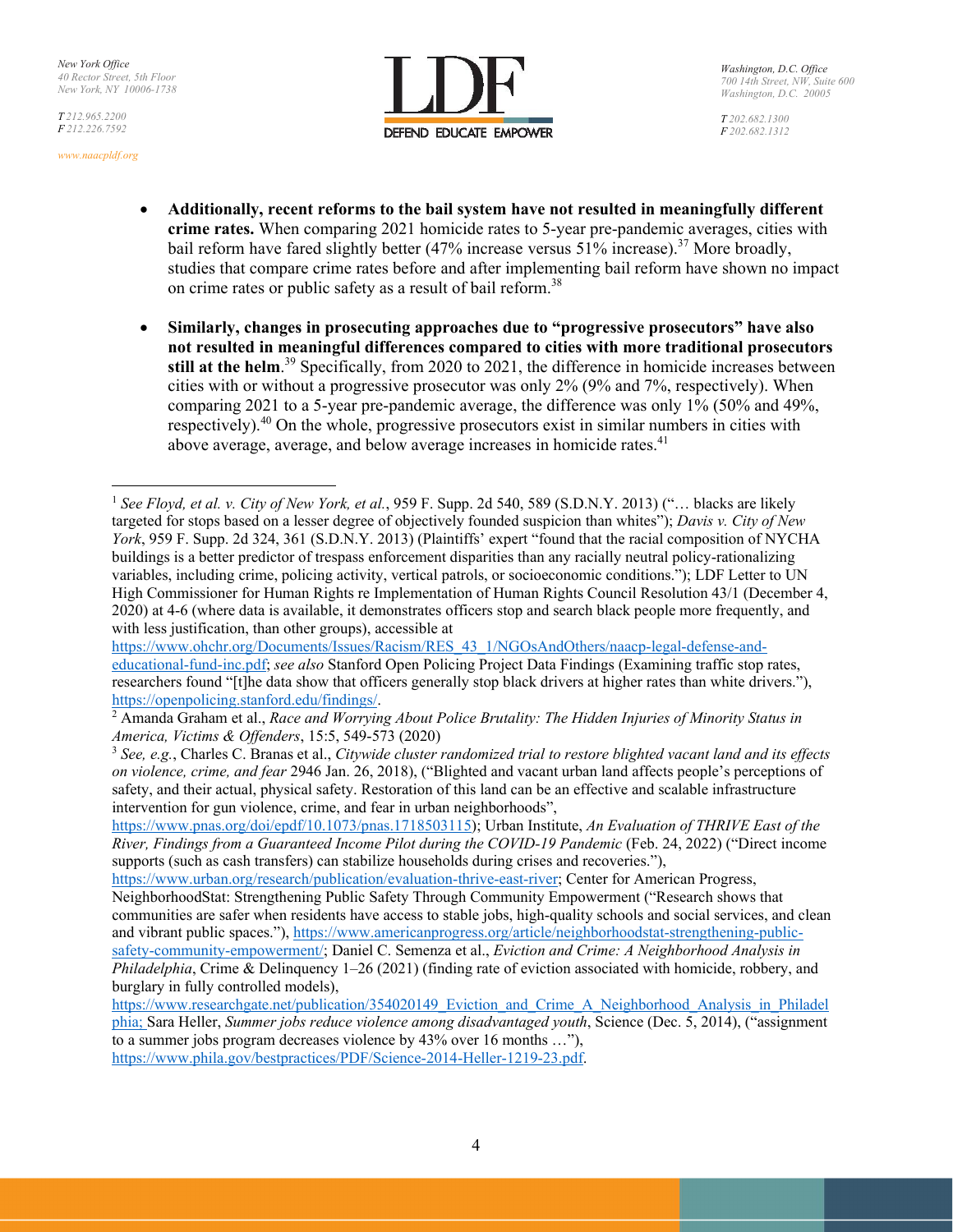*T 212.965.2200 F 212.226.7592*

*www.naacpldf.org*



*T 202.682.1300 F 202.682.1312*

4 S*ee, e.g.,* Patrick Sharkey et al., *Community and the Crime Decline: The Causal Effect of Local Nonprofits on Violent Crime*, 82 American Sociological Rev. 1214, 1215 (Oct. 25, 2017), accessible at cy.org/scans/Communityand-the-Crime-Decline-The-Causal-Effect-of-Local-Nonprofits-on-Violent-Crime.pdf ("[E]very 10 additional nonprofits per 100,000 residents leads to a 9 percent decline in the murder rate, a 6 percent decline in the violent crime rate, and a 4 percent decline in the property crime rate.")

<sup>5</sup> *See* Kesha Moore, Ryan Tom, and Jackie O'Neil, *Descriptive Analysis of Homicide Trends in 61 Major U.S. Cities, 2015-2021*, NAACP LEGAL DEFENSE AND EDUCATIONAL FUND, INC., 9 (2022) (citing data from Princeton's Eviction Lab which shows cities with the highest increases in homicides during the pandemic also have the highest average eviction rate preceding the pandemic) ["TMI Research"]; *see also* Heather L. Sipsma et al., *Spending on Social and Public Health Services and Its Association with Homicide in the USA: An Ecological Study*, 7 BMJ Open 1 (Oct. 12, 2017), https://bmjopen.bmj.com/content/bmjopen/7/10/e016379.full.pdf.

6 TMI Research, *supra* note 5 at 7; Dr. Oliver Roeder, et al., *What Caused the Crime Decline*, Brennan Center for Justice 79 (2015) ("This report demonstrates that when other variables are controlled for, increasing incarceration had a minimal effect on reducing property crime in the 1990s and no effect on violent crime. In the 2000s, increased incarceration had no effect on violent crime and accounted for less than one-hundredth of the decade's property crime drop.").

<sup>7</sup> *See e.g.* Police Violence: Physical and Mental Health Impacts on Black Americans, Medical News Today, https://www.medicalnewstoday.com/articles/police-violence-physical-and-mental-health-impacts-on-black-

americans#Consequences-for-mental-health (last visited February 28, 2022).<br><sup>8</sup> Amanda Graham et al., *Race and Worrying About Police Brutality: The Hidden Injuries of Minority Status in America*, 15 Victims & Offenders 549, 549 (May 26, 2020), accessible at https://doi.org/10.1080/15564886.2020.1767252

 $9$  *Id.* 

<sup>10</sup> *Police Violence: Physical and Mental Health Impacts on Black Americans*, Medical News Today, https://www.medicalnewstoday.com/articles/police-violence-physical-and-mental-health-impacts-on-black-

americans#Consequences-for-mental-health (last visited February 28, 2022). 11 Amanda Geller et al., *Aggressive Policing and the Mental Health of Young Urban Men*.104:12, American Journal of Public Health, 2321- 2327(2014). accessible

at:https://www.ncbi.nlm.nih.gov/pmc/articles/PMC4232139/pdf/AJPH.2014.302046.pdf. 12 *Id.* 

<sup>13</sup> *FastStats: Assault or Homicide*, Centers for Disease Control and Prevention (Jan. 5, 2022), https://www.cdc.gov/nchs/fastats/homicide.htm. 14 *Fatal Force*, The Washington Post (Feb. 27, 2022).

https://www.washingtonpost.com/graphics/investigations/police-shootings-database/.

15 Frank Edwards, Hedwig Lee, and Michael Esposito, *Risk of Being Killed by Police Use of Force in the United States by Age, Race-Ethnicity, and Sex,* 116:34, Proceedings of the National Academy of Sciences of the United States of America, 16793 -16798 (2019).

16 Reginald Young-Drake et al., *A Growing Dilemma: How Police Brutality Affects Mental Health in Black Communities*, The Movement Lawyering Clinic, Howard University School of Law (2021),

https://thurgoodmarshallcenter.howard.edu/sites/tmcrc.howard.edu/files/2021-05/A%20Growing%20Dilemma%20- %20How%20Police%20Brutality%20Affects%20Mental%20Health%20in%20the%20Black%20Communities.pdf.<br>
<sup>17</sup> *See* supra n.3.<br>
<sup>18</sup> *Id.* 

19 TMI Research, *supra* note 5 at 9; *see also* Humera Lodhi, Hurubie Meko*, In Kansas City, a wave of evictions could push gun violence to new extremes this year* (Sept. 21, 2021) (Evaluating gun violence and eviction rates, finding "of the 10 Jackson County census tracts with the highest numbers of shootings, all but one also had higher than average eviction rates, according to an analysis by The Star of data from the nonprofit Gun Violence Archive and Princeton University's Eviction Lab."), https://www.kansascity.com/news/state/missouri/gun-violencemissouri/article250974854.html#storylink=cpy. 20 TMI Research, *supra* note 5 at 10. 21 *Id.*